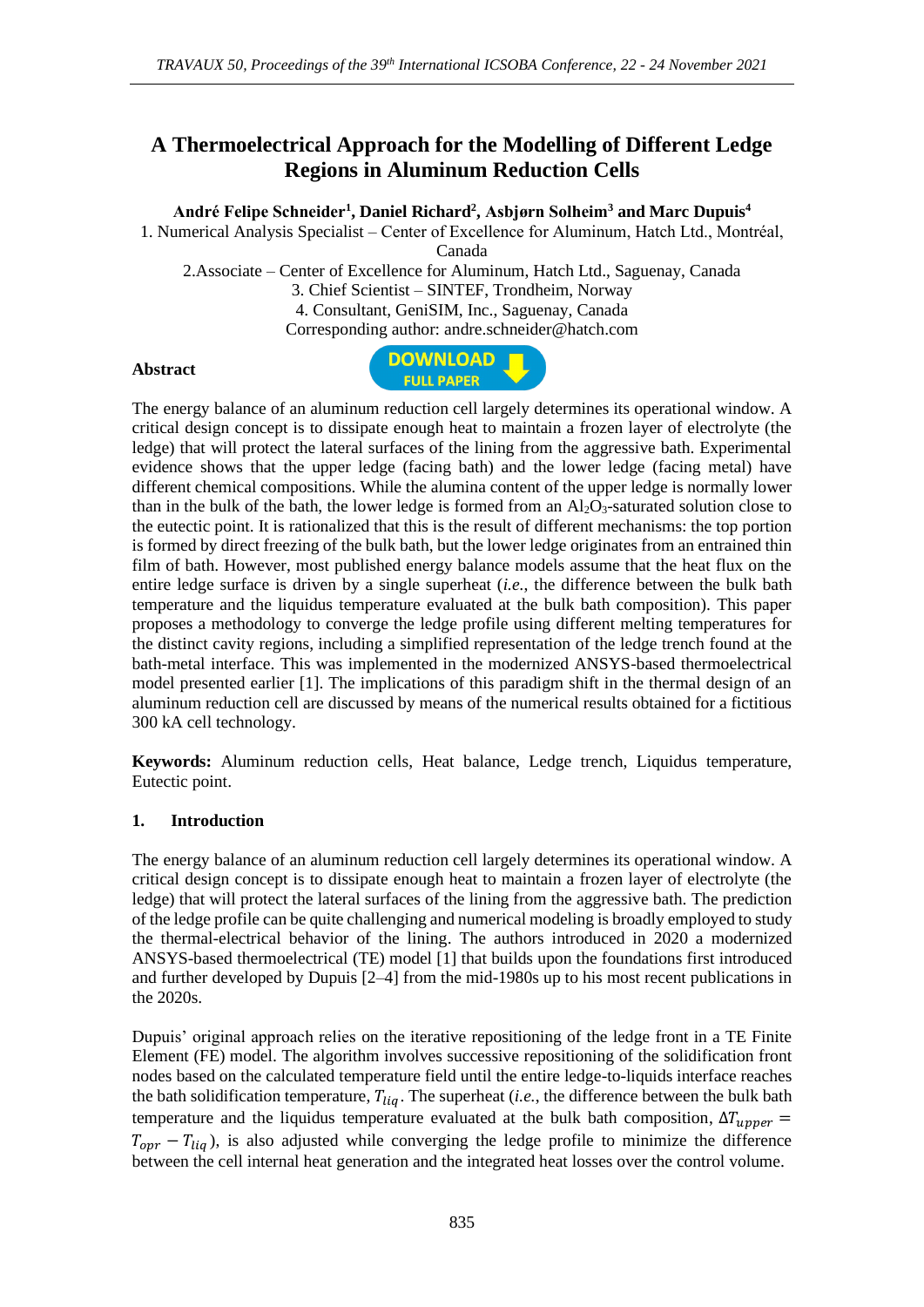This widely accepted methodology (and variants) assumes that the heat flux on the entire ledge surface is driven by a single superheat.



**Figure 1. Upper ledge, lower ledge, and cathode panel thermal loads for a traditional FEbased energy balance model.**

where:

 $q''_{upper}$  Prescribed heat flux at the upper ledge (facing bath), W/m<sup>2</sup>  $h_{upper}$  Uniform heat transfer coefficient at the upper ledge (facing bath), W/m<sup>2</sup>. °C  $T_{\text{onr}}$  Bulk bath temperature,  $^{\circ}C$  $T_{liq}$  Liquidus temperature evaluated at the bulk bath composition,  $^{\circ}C$  $q''_{lower}$  Prescribed heat flux at the lower ledge (facing metal), W/m<sup>2</sup>  $h_{lower}$  Uniform heat transfer coefficient at the lower ledge (facing metal), W/m<sup>2</sup>. °C  $h_{cathode}$  Prescribed uniform heat transfer coefficient at the cathode panel surface, W/m<sup>2</sup>.°C.

It is worth noting that this computational strategy is the basis for several successful aluminum reduction technologies designed by different parties, therefore unquestionably valuable from a design standpoint. Nevertheless, experimental evidence suggests that it cannot capture all the features of an industrial cell's ledge profile, as depicted in Figure 2. While models based on this strategy are able to capture the position of the ledge toe fairly well, the lower ledge (facing metal) tends to be either thicker or thinner than the computed profile. Most apparent is a remarkable reduction in the ledge thickness observed at the metal pad-bath interface. Finally, the upper portion (facing bath) of the measured ledge profile tends to be thicker than model predictions.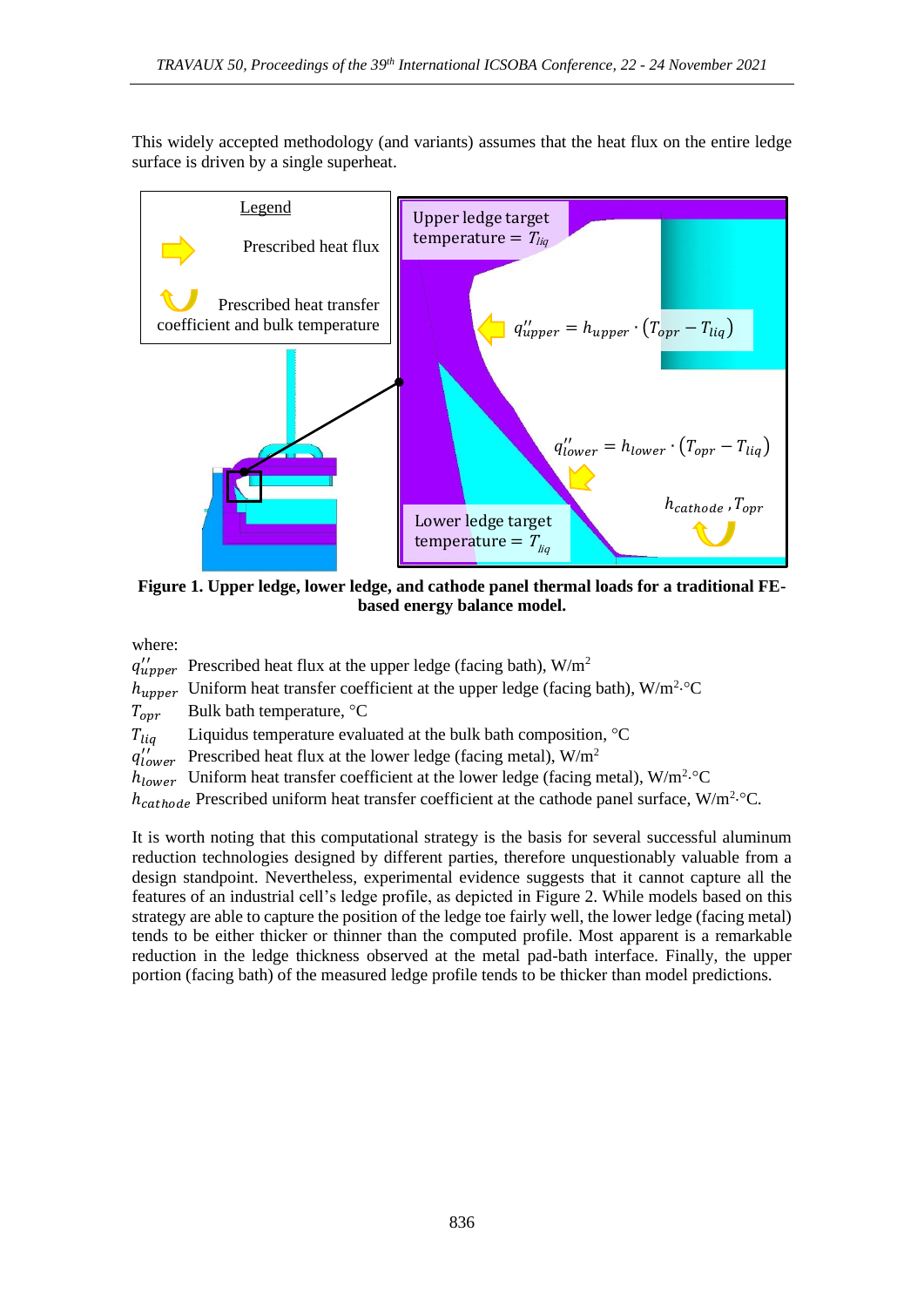## **6. Conclusions**

A methodology to converge the ledge profile using different melting temperatures for the distinct cavity regions, including a simplified representation of the ledge trench found at the bath-metal interface was implemented by leveraging the data structure of the modernized ANSYS-based TE FE model previously introduced by the authors. This methodology uses two distinct superheat definitions, namely, the traditional  $\Delta T_{upper} = T_{opr} - T_{liq}$  at the bath level, and  $\Delta T_{lower} =$  $T_{alu} - T_{eut}$  at the metal pad level. The lower ledge superheat requires a reasonable estimation of both the bulk metal pad temperature and the bath film chemical composition. Finally, the simplified representation of the ledge trench is based on a parabolic heat transfer coefficient distribution that varies with the trench height.

Based on the obtained numerical results, it is the opinion of the authors that computation of a more realistic ledge profile requires considering both the unavoidable trench at the bath-metal interface and the different ledge formation mechanisms at metal pad and bath level. While the preliminary results are encouraging, validation against actual pots is required to determine both its reliability and usefulness as a design tool.

## **7. References**

- 1. Daniel Richard et al., A modernized ANSYS-based finite element model for the thermalelectrical design of aluminum reduction cells, *Proceedings of the 38 th International ICSOBA Conference*, Virtual Event, 16 to 18 November, 2020, Paper AL03, *Travaux* 49, 563-580.
- 2. Marc Dupuis & Imad Tabsh, Thermo-electric coupled field analysis of aluminium reduction cells using the ANSYS parametric design language, *Proceedings of the ANSYS Fifth International Conference*, Vol 3, 1991, 1780-1792.
- 3. Marc Dupuis, Thermo-electric design of a 400 kA cell using mathematical models: a tutorial, *Light Metals* 2000, 297-302.
- 4. Marc Dupuis, Computation of aluminium reduction cell energy balance using ANSYS® finite element models, *Light Metals* 1998, 409-417.
- 5. Marc Dupuis, Computation of accurate horizontal current density in metal pad using a full quarter cell thermo-electric model, *Proceedings of CIM* 2001, 3-11.
- 6. Marc Dupuis, How to limit the heat loss of anode stubs and cathode collector bars in order to reduce cell energy consumption, *Light Metals* 2019, 521-531.
- 7. Amit Gupta and Biswajit Basu, Sustainable primary aluminium production technology status and future opportunities, *Transactions of the Indian Institute of Metals*, Volume 72, Issue 8, 2019, 2135–2150.
- 8. Asbjørn Solheim, Some aspects of heat transfer between bath and sideledge in aluminium reduction cells, *Light Metals* 2011, 381-386.
- 9. Asbjørn Solheim et al., Sideledge in Aluminium Cells: Further Considerations Concerning the Trench at the Metal-Bath Boundary, *Light Metals* 2019, 787-793.
- 10. Asbjørn Solheim, Henrik Gudbrandsen and Sverre Rolseth, Sideledge in aluminium cells: the trench at the metal-bath boundary, *Light Metals* 2009, 411-416.
- 11. Asbjørn Solheim, Nils-Håvard Giskeødegård, and Nancy J. Holt, Sideledge facing metal in aluminium electrolysis cells: freezing and melting in the presence of a bath film, *Light Metals*  2016, 333-338.
- 12. Mark P. Taylor et al., The dynamics and performance of reduction cell electrolytes, *Light Metals* 1990, 259-266.
- 13. P-Y. Geay, Barry J. Welch, and Pierre Homsi, Sludge in operating aluminium smelting cells, *Light Metals* 2001, 541-547.
- 14. Daniel Whitfield et al., Metal pad temperatures in aluminium reduction cells, *Light Metals* 2004, 239-244.